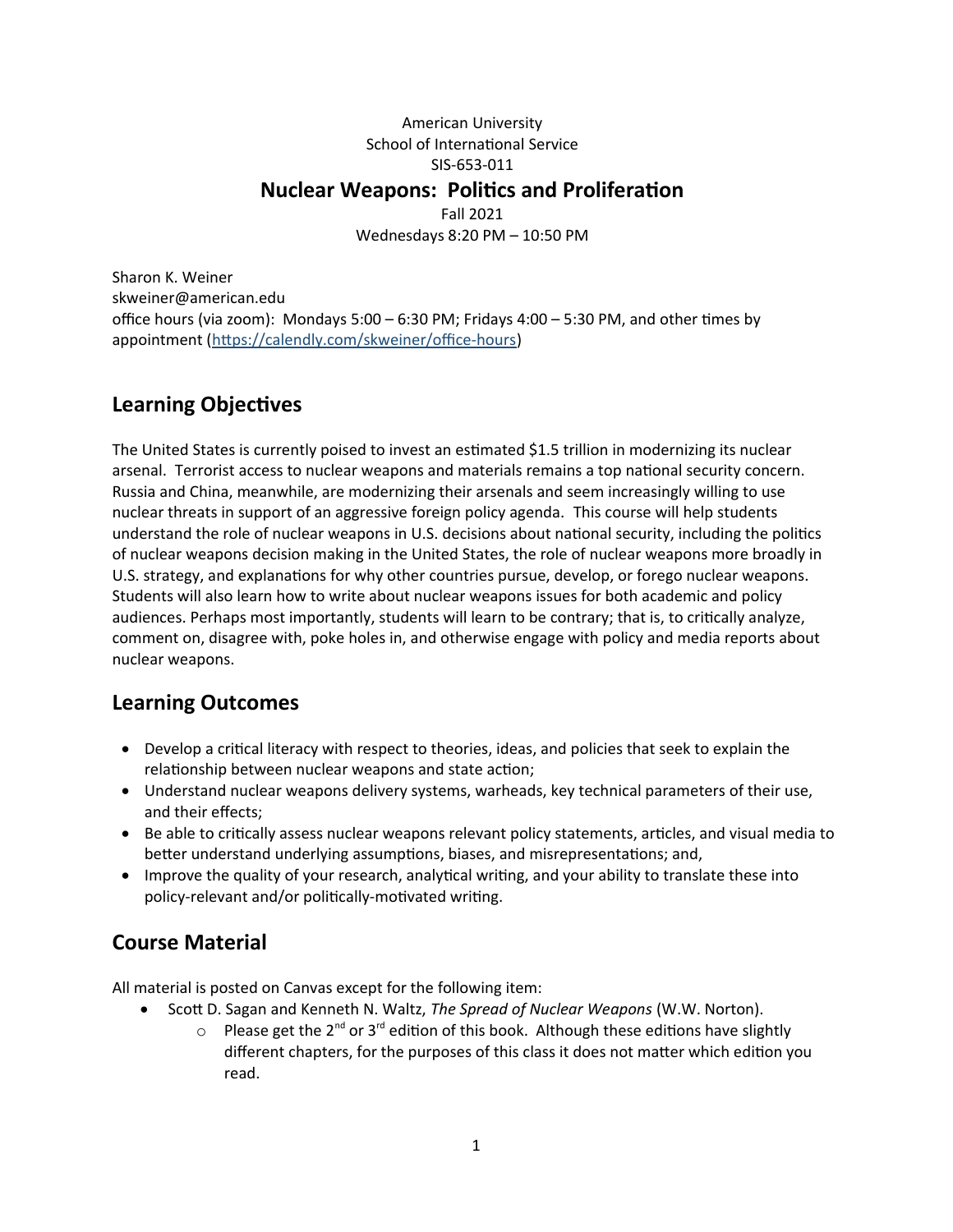# **Course Requirements**

All written assignments should be emailed directly to [skweiner@american.edu](mailto:skweiner@american.edu) in either .doc or .docx or another Word-compatible format. Please do NOT submit assignments through Canvas.

#### *Class participation 10%*

This course will be conducted as a seminar and therefore it is essential that you start each class having read the required material. More importantly, you should engage critically with that material both in terms of its content and as applied to your own research interests. I expect you to make regular contributions to class that reflect a knowledge of the readings and also to constructively engage with and provide feedback to peers.

#### *"Fake" News 5% + 5% By Tuesday at 5 PM on various dates throughout the semester*

Select a news item of direct relevance to the topic being discussed in a specific week. For that week's class, you will prepare an analysis of that news item, assessing the degree to which it presents its topic fairly and completely. In other words, if you had to form an opinion on the subject or make a policy choice based upon that article, what additional information would be necessary to understand the topic more fully? Are there any explicit or implicit biases of the author? Your analysis will be submitted in the form of a memo that succinctly summarizes the article and then analyzes it, all in less than 4 pages. All "fake" news articles and analysis will be posted on the course Canvas site as part of the required reading for that week.

- Your first "fake" news assignment will be completed as part of a group. Your group will lead the discussion on the topic in class.
- Your second "fake" news assignment will be a solo effort and consist only of the memo.

## *One Side of the Debate 20% Due Monday, October 4, before 9 PM*

Identify a specific nuclear weapon-relevant policy question, either historical or contemporary, that is either central to your research interests or of personal interest. This will be the topic of your remaining assignments for the semester, which will ask you to analyze and adjudicate the debate over this policy issue.

NOTE: although it is not required, it is in your best interest to submit to me in advance your policy topic in the form of a research question. Although good questions can lead to bad papers it is almost impossible to produce a good paper based on a bad research question.

For this assignment, in 3,000 words or less, summarize and critically analyze one side of the debate on your policy question. This analysis should include:

- 1) the main points of agreement/disagreement on this side of the debate;
- 2) underlying assumptions;
- 3) an analysis of the evidence, actors, and/or institutions that tend to support this side of the debate including any relevant organizational and political biases.

Please note that your analysis needs to be based on the policy debate but also informed by the relevant historical, academic, and policy-relevant literature.

#### *The Other Side of the Debate 25% Due Monday, November 8, before 9 PM*

Same instructions as above, but for the other side of the debate.

#### *Who Wins? 10% Due Monday, December 6, before 9 PM*

In 1,000 words or less, explain how you will determine which side of the debate is most persuasive or "wins". You may not simply agree with one side of the debate or offer your personal opinion. Instead,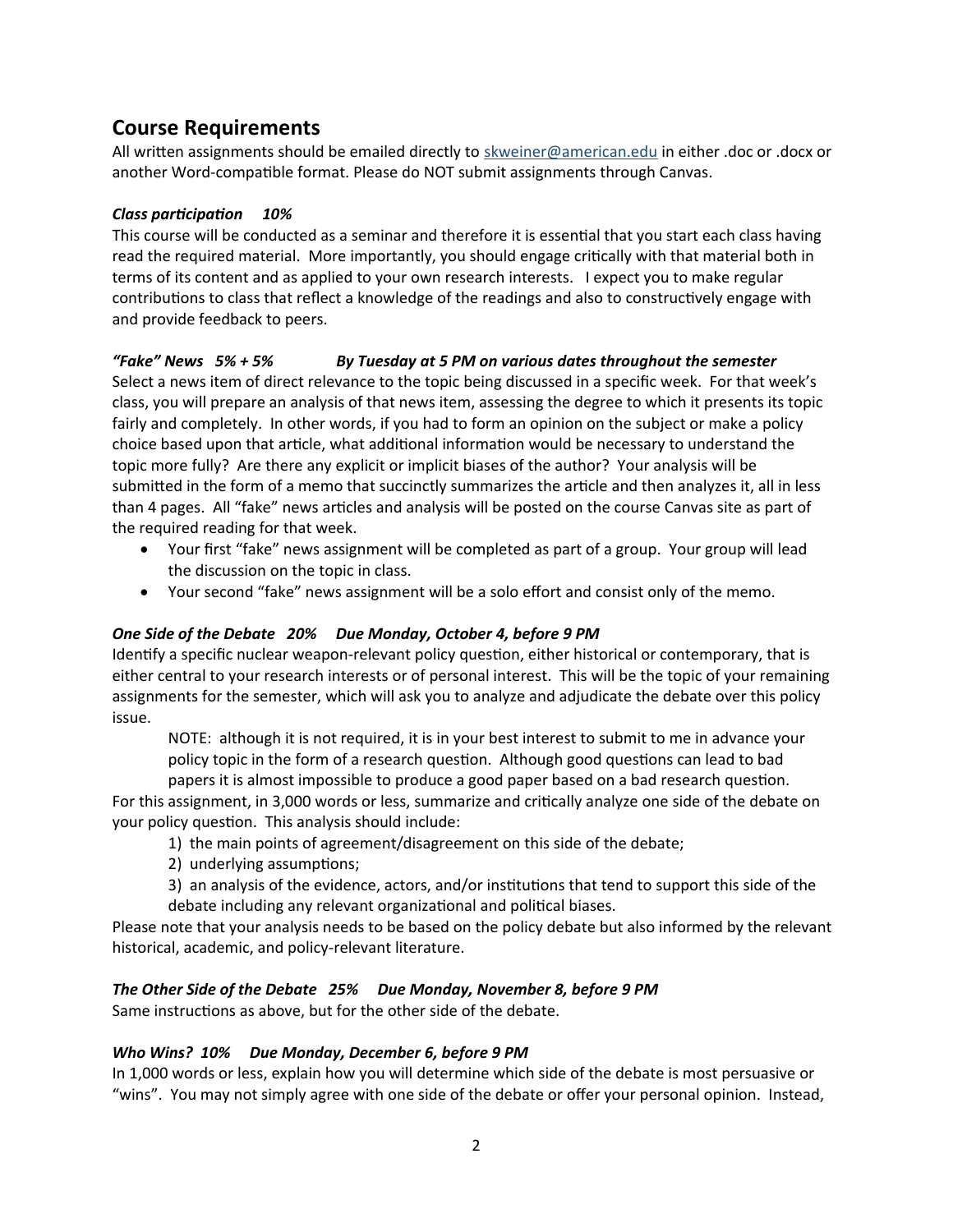in this paper you will outline the criteria or standards you will apply to your debate and in support of the policy recommendation(s) made in your last assignment (a policy memo).

## *Policy Memo 25% Due Wednesday, December 15, before 10:50 PM*

In two pages or less, produce a policy memo that:

- 1) Is addressed to a specific policy maker, summarizes the debate, and explains why it is important for the policy maker to take a side in that debate or adopt a specific recommendation to resolve it;
- 2) makes an argument about which side of the debate is more persuasive and is explicit about the criteria used in making that judgement; and,
- 3) explains the likely pros and cons of selecting the recommended course of action.

# **Syllabus**

#### *September 1 Syllabus, Assignments, Plan for the Semester*

Please read the course syllabus and assignments and be prepared to discuss any questions, concerns, or uncertainties.

We will also be discussing the effects of nuclear weapons and how they work. Please read/watch:

- Lynn Eden, "City on Fire," *Bulletin of the Atomic Scientists*, 60:1 (January /February 2004), 32-37, 40-43.
- The "attack scene" from *The Day After*, Edward Hume (writer) and Nicholas Meyer (director) (1983) on YouTube: https://www.youtube.com/watch?v=\_8l5xznESLc
- For some ideas about nuclear policy, plus a bit of fun, please watch: John Oliver, "Nuclear Weapons: Last Week Tonight with John Oliver," July 27, 2014, <https://www.youtube.com/watch?v=1Y1ya-yF35g>

## *September 8 Two Nuclear Posture Reviews*

In this class we will dissect two Nuclear Posture Reviews (NPRs). Please read the following and be prepared to discuss how they are similar and different:

- Office of the Secretary of Defense, U.S. Department of Defense, *Nuclear Posture Review Report,*  April 2010.
- Office of the Secretary of Defense, U.S. Department of Defense, *Nuclear Posture Review,*  February 2018.
- Hans M. Kristensen & Matt Korda, "United States nuclear forces, 2021," *The Bulletin of the Atomic Scientists*, (2021), Vol. 77, No. 1, 43-63.

## *September 15 Doing Research on Nuclear Questions*

How do you do research and discover information about a topic that is technical and often highly classified with few open publications? Please read the following materials and be prepared to discuss the similarities, differences, and biases in each:

- Section 2.52, W76-1 Modification Program, Department of Energy, National Nuclear Security Administration, Stockpile Stewardship and Management Plan, July 2019.
- Amy F. Woolf, A Low-Yield, Submarine-Launched Nuclear Warhead: Overview of the Expert Debate, Congressional Research Service, January 5, 2021.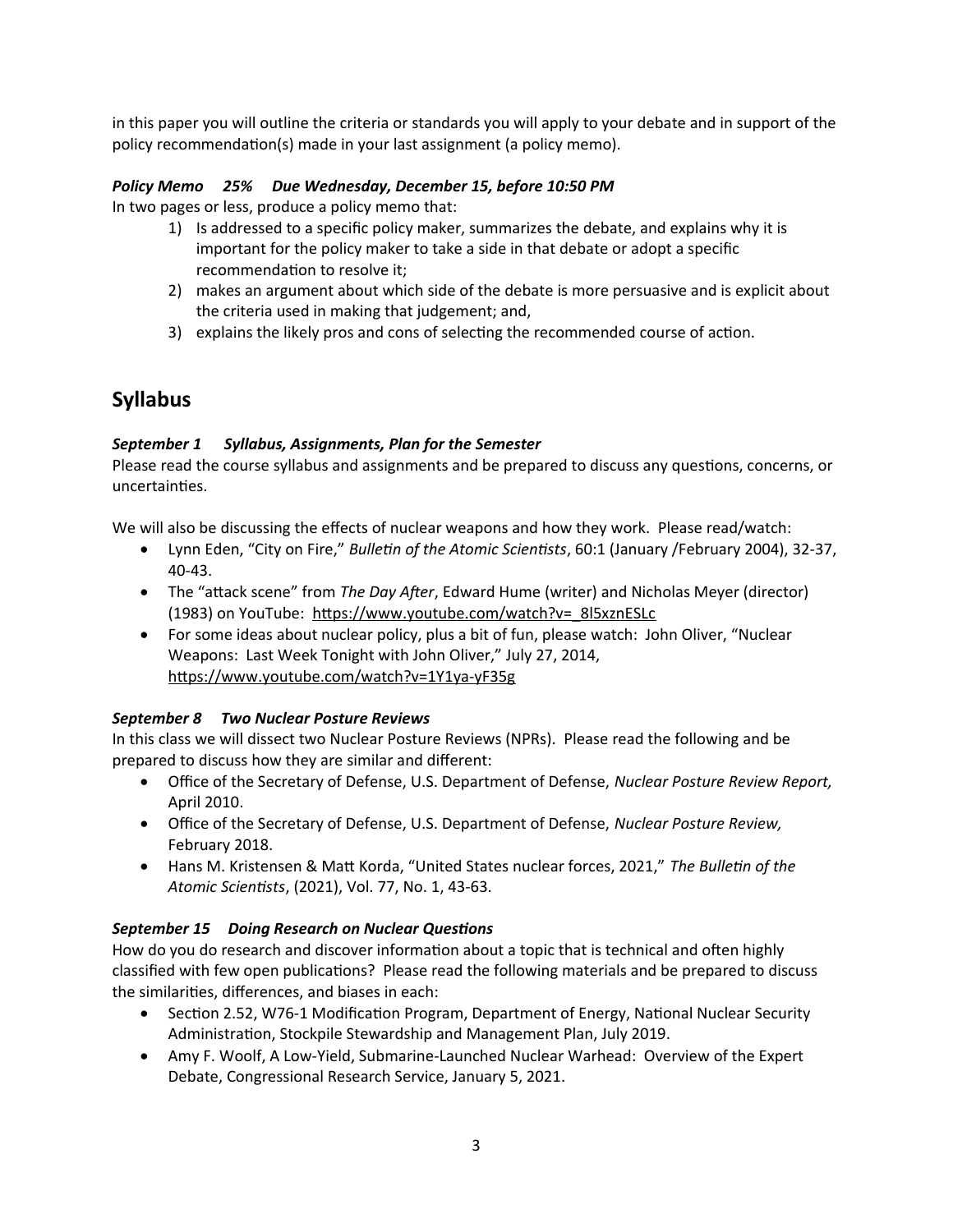- Vipin Narang, The Discrimination Problem: Why Putting Low-Yield Nuclear Weapons on Submarines is so Dangerous, *War on the Rocks*, February 8, 2018.
- Adam Lowther, Why We Need the W76-2 Low Yield Nuke, *Breaking Defense*, March 2, 2020.

## *September 22 Why do states get the bomb?*

There is no agreement on the answer to this question! Please read the following and be prepared to discuss the different answers:

- Scott D. Sagan, "Why do States Build Nuclear Weapons?: Three Models in Search of a Bomb," *International Security*, (Winter 1996-1997), 21:3, 54-86.
- Etel Solingen, "The Political Economy of Nuclear Restraint," *International Security*, (1994), 19:2, 126-169.

Please also watch this short video in which nuclear experts from 4 different countries apply Sagan to their areas of research.:

• Security From Inside the State – Why States Get Nuclear Weapons

## *September 29 Is proliferation good or bad?*

For two different views, please read and be prepared to discuss:

 Scott D. Sagan and Kenneth N. Waltz, *The Spread of Nuclear Weapons* (W. W. Norton & Company, Inc.), 2<sup>nd</sup> or 3<sup>rd</sup> editions only. If you have the 2<sup>nd</sup> edition, read chapters 1, 2, 4, 5 and skim the rest; if you have the  $3^{rd}$  edition, read chapters 1, 2, 3, 4 and skim the rest.

## **REMINDER:** *One Side of the Debate (20%) is due Monday, October 4, before 9 PM.*

## *October 6 Deterrence*

How do you turn deterrence into nuclear strategy? What does it mean to "deter"? Please read and be prepared to discuss:

- Bernard Brodie, "The Anatomy of Deterrence," *World Politics,* 11:2 (January 1959), 173-191.
- Henry A. Kissinger, "Force and Diplomacy in the Nuclear Age," *Foreign Affairs,* 34:3 (April 1956), 249-366.
- John Mueller, "The Essential Irrelevance of Nuclear Weapons," *International Security*," 13:2, (Fall 1988), 55-79.

## **October 13 North Korea and Iran**

How serious is the threat from North Korea? How can we convince North Korea to denuclearize? Should the United States return to the JCPOA, attempt to negotiate a new agreement, or accept that Iran will develop nuclear weapons? Please read the following and come to class prepared to take a side in these debates:

North Korea

- Hans M. Kristensen & Matt Korda, "North Korean nuclear weapons, 2021," *Bulletin of the Atomic Scientists*, 77:4 (2021), 222-236.
- Kelsey Davenport, "Chronology of U.S.-North Korean Nuclear and Missile Diplomacy," Fact Sheets & Briefs, Arms Control Association, July 2020.
- Missile Defense Project, "Missiles of North Korea," *Missile Threat*, CSIS, <https://missilethreat.csis.org/country/dprk/>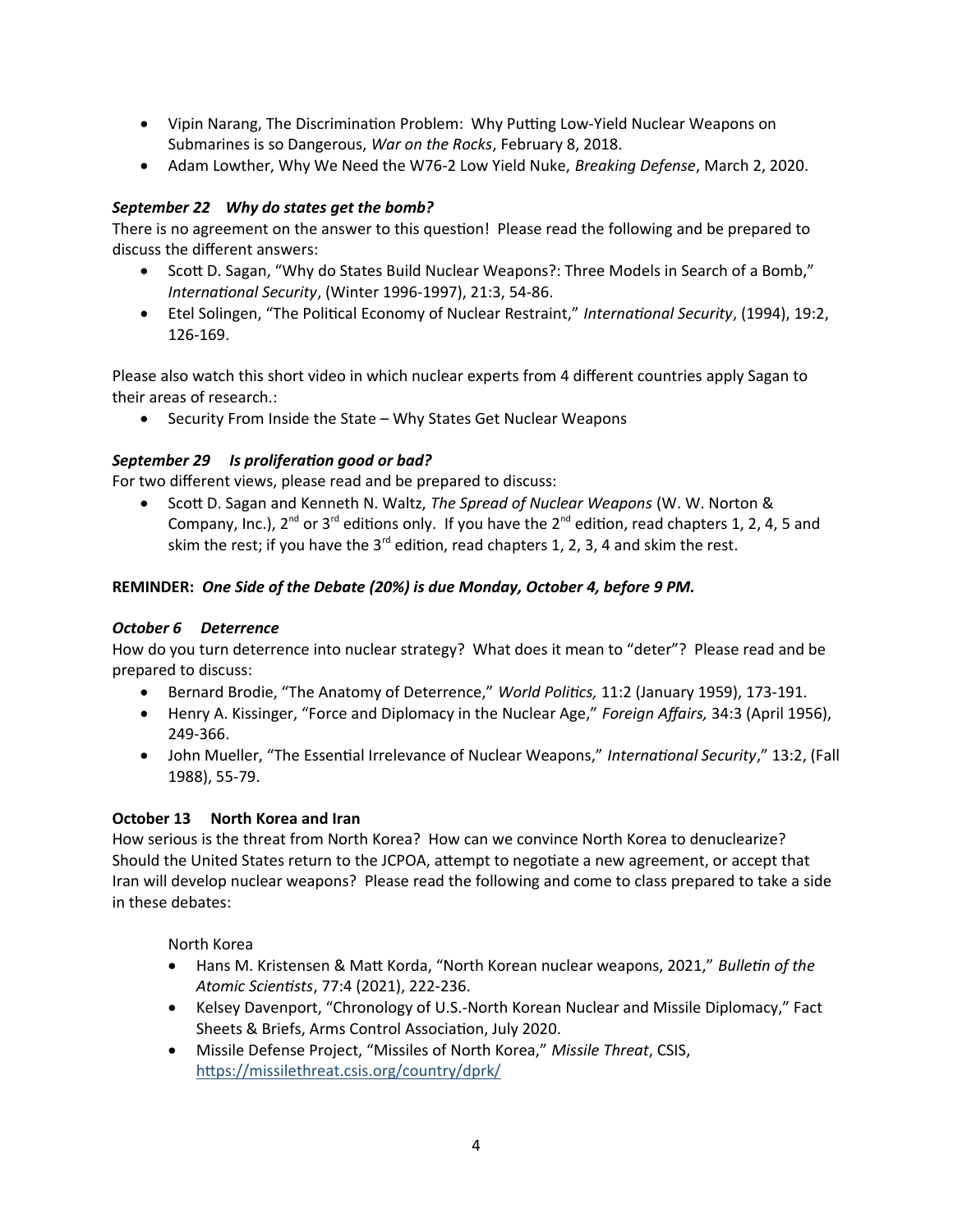Hugh Gusterson, Paranoid, "Potbellied Stalinist Gets Nuclear Weapons: How the U.S. Print Media Cover North Korea," *The Nonproliferation Review,* 15:1 (2008), 21-42.

Iran

- Kelsey Davenport, "The Joint Comprehensive Plan of action (JCPOA) at a Glance," Fact Sheets & Briefs, Arms Control Association, May 2018.
- Read the 5 witness statements in U.S. House of Representatives, Committee on Oversight and Government Reform, Subcommittee on National Security, "Assessing the Iran Deal," Serial No. 115-23, April 5, 2017. Please note that for each witness there is a Statement for the Record, as well as testimony given that day. These usually duplicate each other so no need to read both.

## **October 20 Russia and China**

Should the United States extend the New START Treaty with Russia? Should we be worried about Russia's "escalate to de-escalate" nuclear doctrine? Is China on the brink of changing its nuclear doctrine? And what about those hypersonic weapons? Please read the following and come to class prepared to take a side in these debates:

Russia

- *Treaty between the United States of America and the Russian Federation on Measures for the Further Reduction and Limitation of Strategic Offensive Arms*, April 8, 2010.
- Hans M. Kristensen and Matt Korda, "Russian nuclear weapons, 2021," *Bulletin of the Atomic Scientists*, (2021), 77:2, 99-108.
- Olga Oliker, "Russia's Nuclear Doctrine," Center for Strategic and International Studies, May 2016.
- Mark B. Schneider, "Escalate to De-escalate," *Proceedings* (February 2017), 143:2.

China

- Hans M. Kristensen & Matt Korda, "Chinese nuclear forces, 2020" *Bulletin of the Atomic Scientists*, (2020), 76:6, 443-457.
- Li Bin and Tong Zhao, editors, "Introduction" and "Chapter 1" in *Understanding Chinese Nuclear Thinking, Carnegie Endowment for International Peace*, 2016.
- Michael R. Pompeo and Marshall S. Billingslea, China's Nuclear Madness, U.S. Department of State, January 4, 2021.

## **October 27 No First Use and Launch on Warning**

Should the United States adopt a no first use policy? For this week, you are responsible for doing research and deciding before class which side you are on. Come to class prepared to craft a memo with your colleagues that persuasively argues your position.

## **November 3 Arms Control vs the Ban Treaty**

Among people who favor a reduction in reliance on nuclear weapons, some argue that the best path forward is arms control. Others contend this isn't sufficient and have grown weary of unfilled promises by the nuclear weapons states to disarm. This week's discussion will be led by Zia Mian, Senior Research Scholar and Co-Director, Program in Science and Global Security, Princeton University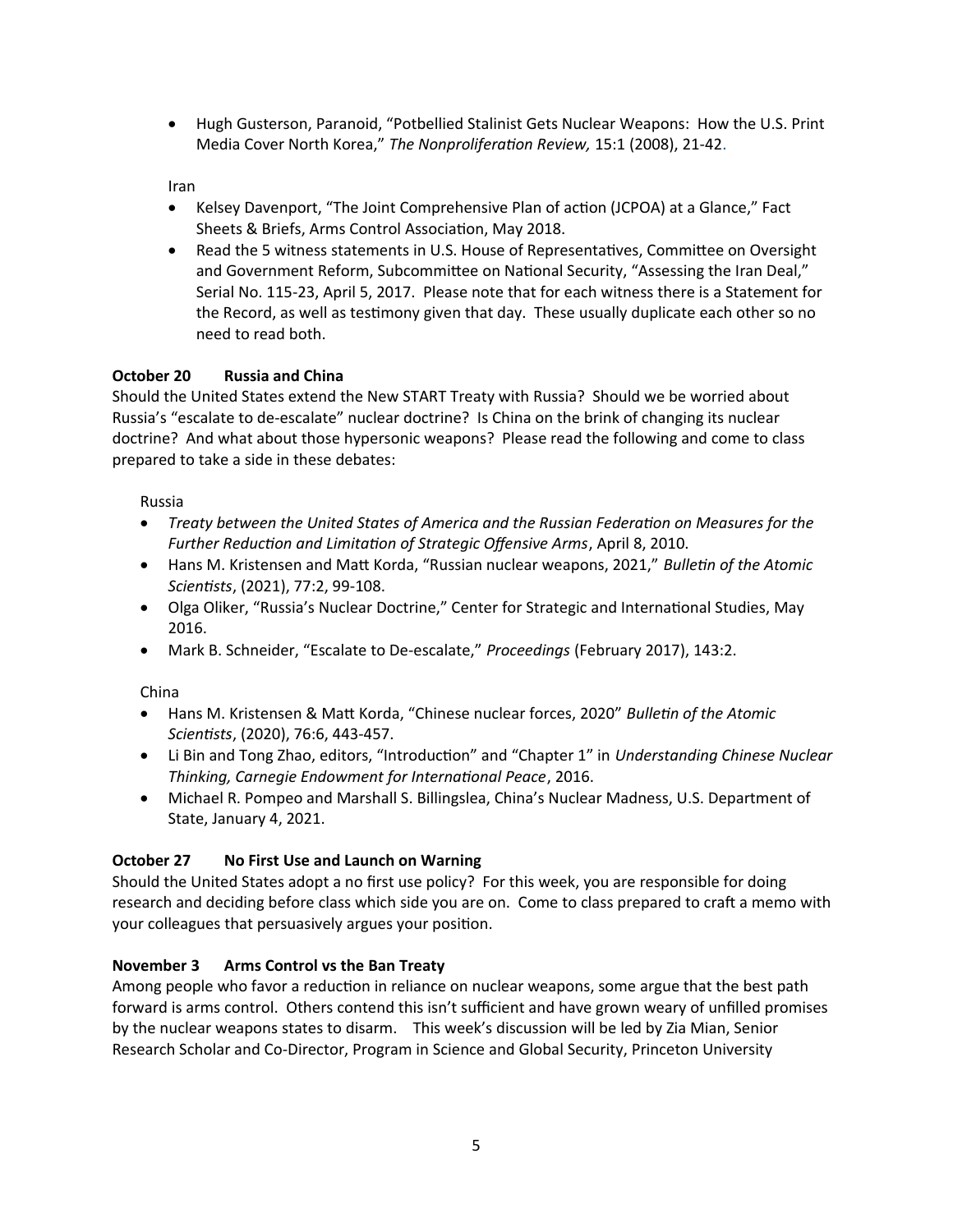- Joint Statement By China, France, Russian Federation, United Kingdom And United States [P5 declaration] – United Nations General Assembly 73, New York, October 22, 2018.
- Mark Schapiro, "Non-Aligneds Versus The Bomb: Mutiny on the Nuclear Bounty," The Nation, December 27, 1993.
- Rebecca Davis Gibbons, "The humanitarian turn in nuclear disarmament and the Treaty on the Prohibition of Nuclear Weapons," The Nonproliferation Review, 25:1-2, (2018), 11-36.
- Steven E. Miller, "The Rise and Decline of Global Nuclear Order?" in "Meeting the Challenges of the New Nuclear Age: Nuclear Weapons in a Changing Global Order", American Academy of Arts and Sciences, 2019.

## **REMINDER:** *The Other Side of the Debate (25%) due Monday, November 8, before 9 PM.*

## **November 10 Ethics and the Bomb**

How are we to judge the ethics of nuclear weapons and nuclear possession? Please read these selections and come to class prepared to discuss why they disagree:

- C. Todd Lopez, 4 Things to Know About the U.S. Nuclear Deterrence Strategy, U.S. Department of Defense, April 1, 2019.
- Arundhati Roy, "The end of imagination," *Frontline*, July 27, 1998.
- The Challenge of Peace: God's Promise and Our Response, A Pastoral Letter on War and Peace by the National Conference of Catholica Bishops, May 3, 1983. (skim for the main arguments)
- Kingston Reif, Debating U.S. Nuclear Spending in the Age of the Coronavirus, *Bulletin of the Atomic Scientists*, June 10, 2020.
- Carol Cohn, "Sex and Death in the Rational World of Defense Intellectuals," *Signs: Journal of Women in Culture and Society*, 12:4 (1987), 687-718.
- Lee Butler, "The False God of Nuclear Deterrence," *Global Dialogue*, 1:2 (Autumn 1999), 74-81.

## **November 17 Nuclear Terrorism**

What's the difference between a nuclear weapon and a radiological device? Can terrorists be deterred? This week we explore a variety of issues related to concerns about nuclear terrorism.

- Jonathan Medalia, "Dirty Bombs": Technical Background, Attack Prevention and Response, Issues for Congress, Congressional Research Service, June 24, 2011.
- Please watch this discussion about domestic nuclear terrorism: <https://www.stimson.org/event/protecting-against-insider-threats/>
- "Nuclear Explosion", ready.gov/nuclear-explosion (This website offers the U.S. government's advice for what to do in the event of a nuclear explosion. Come to class prepared to discuss how useful you find this advice, plus other cultural or social "cues" that you think are being promoted.)

## **December 1 Nuclear Weapons and Power**

The nuclear weapons states usually justify their weapons as critical for national security while claiming that the nuclear weapons of others constitute dangerous proliferation. This week we examine the relationship between states, nuclear weapons, and power.

- Hugh Gusterson, "Nuclear Weapons and the Other in the Western Imagination," *Cultural Anthropology*, (Feb 1999), Vol. 14, No. 1, 111-143.
- Anne Harrington de Santana, "Nuclear Weapons as a Currency of Power: Deconstructing the Fetishism of Force," *The Nonproliferation Review*, (November 2009), Vol. 16, No. 3, 325-345.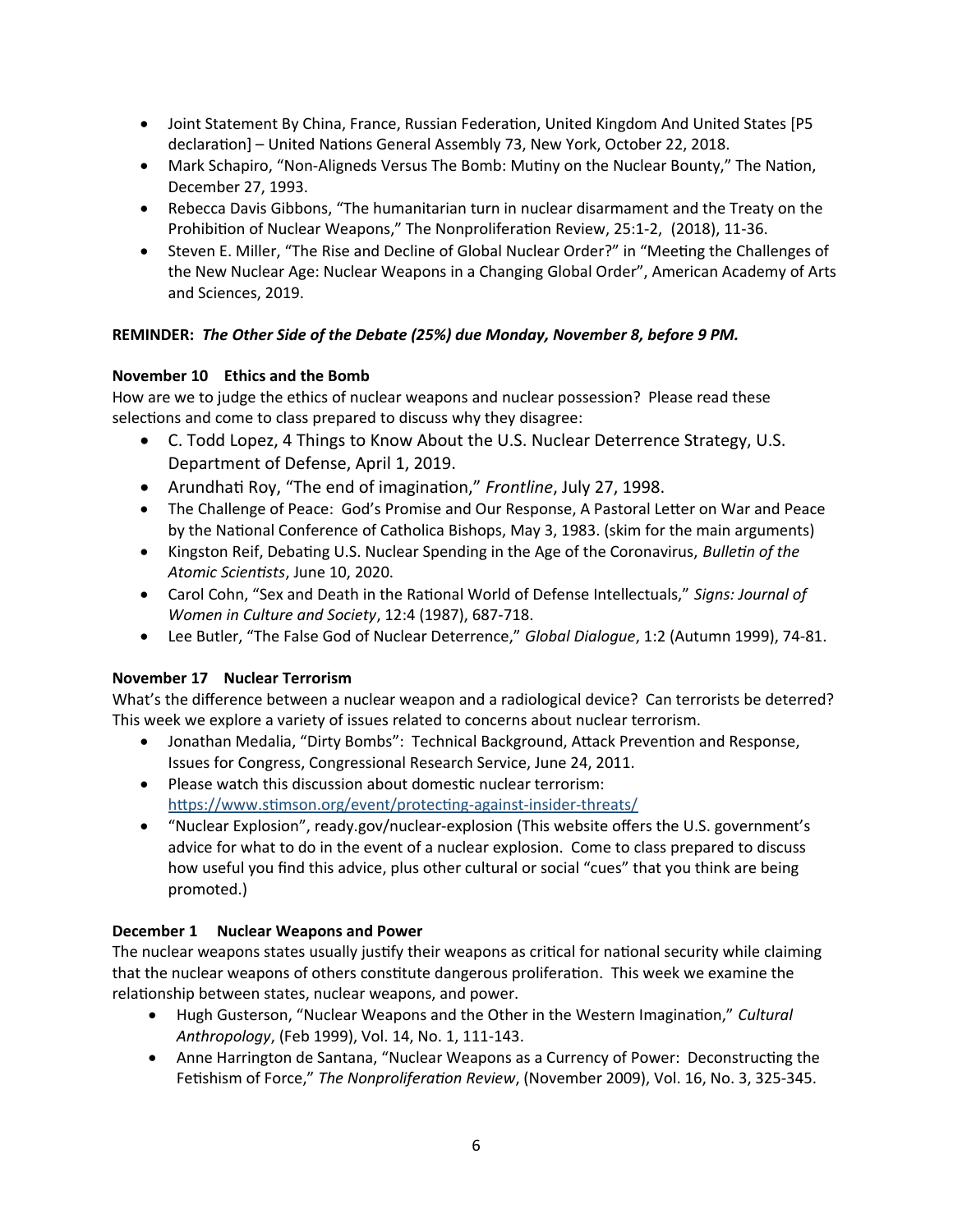- Sam Marullo, "The Ideological Nature of Nuclear Deterrence: Some Causes and Consequences," *The Sociological Quarterly*, (Autumn 1985), Vol. 26, No. 3, 311-330.
- Benoit Pelopidas, "The unbearable lightness of luck: Three sources of overconfidence in the manageability of nuclear crises," *European Journal of International Security*, (July 2017), Vol. 2, part 2, 240-262.

#### **REMINDER:** *Who Wins? (15%) is due Monday, December 6, before 9 PM.*

#### **December 8 TBD**

This space is TBD in order to leave room for nuclear weapons issues or controversies that arise during the semester.

#### **REMINDER:** *Policy Memo ( 25%) is due Wednesday, December 15, before 10:50 PM.S*

## **University-Wide Policies**

#### *Academic Integrity*

Standards of academic conduct are set forth in the university's [Academic Integrity Code](http://www.american.edu/academics/integrity/index.cfm). By registering for this course, students have acknowledged their awareness of the Academic Integrity Code and they are obliged to become familiar with their rights and responsibilities as defined by the Code. Violations of the Academic Integrity Code will not be treated lightly and disciplinary action will be taken should violations occur. This includes cheating, fabrication, and plagiarism.

#### *Recording of Classes*

You are not permitted to make visual or audio recordings of classroom lectures or any class related content, using any type of recording devices (e.g., smart phone, computer, digital recorder, etc.) unless prior permission from the instructor is obtained, and there are no objections from any of the students in the class.

If permission is granted, personal use and sharing of recordings and any electronic copies of course materials (e.g., PowerPoints, formulas, lecture notes and any classroom discussions online or otherwise) is limited to your own personal and for educational purposes only, even after the end of the course. Exceptions will be made for students who present a signed Letter of Accommodation from the [Academic](http://www.american.edu/ocl/asac/Accommodations.cfm) [Support and Access Center](http://www.american.edu/ocl/asac/Accommodations.cfm).

To supplement the classroom experience, lectures may be audio or video recorded by faculty and made available to students registered for this class. Faculty may record classroom lectures or discussions for pedagogical use, future student reference, or to meet the accommodation needs of students with a documented disability. These recordings are limited to personal use and may not be distributed (fileshare), sold, or posted on social media outlets without the written permission of faculty.

Unauthorized downloading, file sharing, distribution of any part of a recorded lecture or course materials. or using information for purposes other than your own learning may be deemed a violation of [American University's Student Code of Conduct](http://www.american.edu/ocl/sccrs/upload/AU-Student-Conduct-Code.pdf) and subject to disciplinary action (see Student Conduct Code VI. Prohibited Conduct).

## *Student Code of Conduct*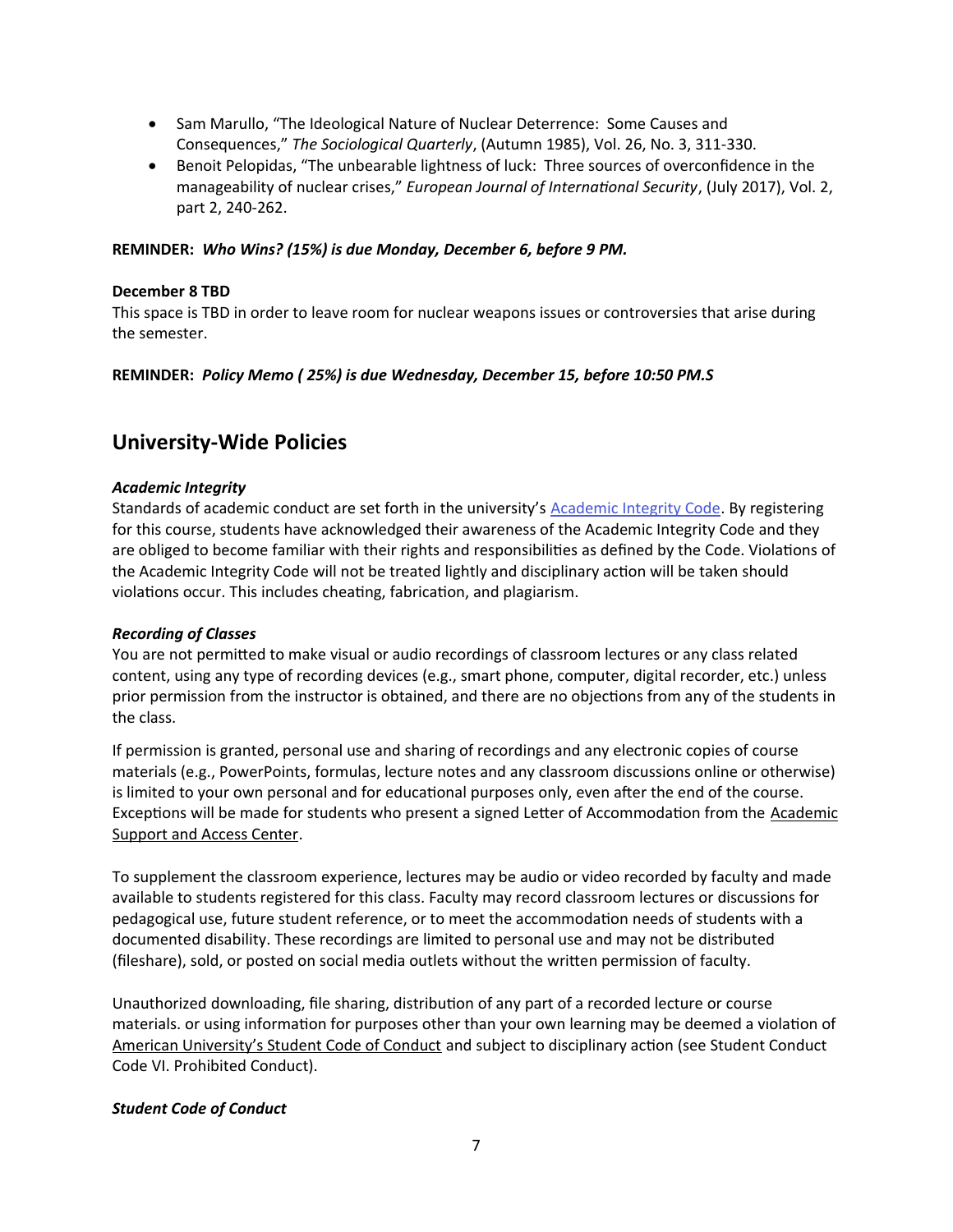The central commitment of American University is the development of thoughtful, responsible human beings in the context of a challenging yet supportive academic community. The [Student Code of Conduct](http://www.american.edu/ocl/sccrs/) is designed to benefit the American University community and to assist in forming the highest standards of ethics and morals among its members. By registering for this course, students have acknowledged their awareness of the Student Code of Conduct and they are obliged to become familiar with their rights and responsibilities as defined by the Code.

#### *Discrimination and Harassment*

American University expressly prohibits any form of discrimination and discriminatory harassment including sexual harassment, dating and domestic violence, sexual assault, and stalking. The University is an equal opportunity, affirmative action institution that operates in compliance with applicable laws and regulations. AU does not discriminate on the basis of race, color, national origin, religion, sex (including pregnancy), age, sexual orientation, disability, marital status, personal appearance, gender identity and expression, family responsibilities, political affiliation, source of income, veteran status, an individual's genetic information, or any other bases under federal or local laws in its programs and activities. As a faculty member, I am required to report discriminatory or harassing conduct to the university if I witness it or become aware of it – regardless of the location of the incident. There are four confidential resource on campus if you wish to speak to someone who is not required to report: Counseling Center, victim advocates in OASIS, medical providers in the Student Health Center, and ordained clergy in the Kay Spiritual Life Center. If you experience any of the above, you have the option of filing a report with [University Police](http://www.american.edu/finance/publicsafety/index.cfm) (202-885-2527), the [Office of the Dean of Students](http://www.american.edu/ocl/dos/) [\(dos@american.edu](mailto:dos@american.edu) or 202-885- 3300), or the [Title IX Office](http://www.american.edu/ocl/TitleIX/index.cfm) (202-885-3373 or [TitleIX@american.edu](mailto:TitleIX@american.edu)). For more information, including a list of supportive resources on and off-campus, contact [OASIS](https://www.american.edu/ocl/promote-health/OASIS.cfm) ([oasis@american.edu](mailto:oasis@american.edu) or 202-885-7070) or check out the [Support Guide on the Title IX webpage.](https://www.american.edu/ocl/TitleIX/support.cfm)

#### *Emergency Preparedness*

In the event of an emergency, American University will implement a plan for meeting the needs of all members of the university community. Should the University be required to close for a period of time, we are committed to ensuring that all aspects of our educational programs will be delivered to our students. These may include altering and extending the duration of the traditional term schedule to complete essential instruction in the traditional format and/or the use of distance instructional methods. Specific strategies will vary from class to class, depending on the format of the course and the timing of the emergency. Faculty will communicate class-specific information to students via AU email and Blackboard, while students must inform their faculty immediately of any emergency-related absence. Students are responsible for checking their AU email regularly and keeping themselves informed of emergencies. In the event of an emergency, students should refer to the AU Student Portal, the [AU website,](http://www.prepared.american.edu/) and the AU information line at (202) 885-1100 for general university-wide information, as well as contact their faculty and/or respective dean's office for course and school/college specific information.

#### *Religious Observances*

Students will be provided the opportunity to make up any examination, study, or work requirements that may be missed due to a religious observance, provided they notify their instructors before the end of the second week of classes. Please send this notification through email to the professor. For additional information, see American University's [religious observances policy](http://www.american.edu/ocl/kay/Major-Religious-Holy-Days.cfm).

#### **Academic Support Services**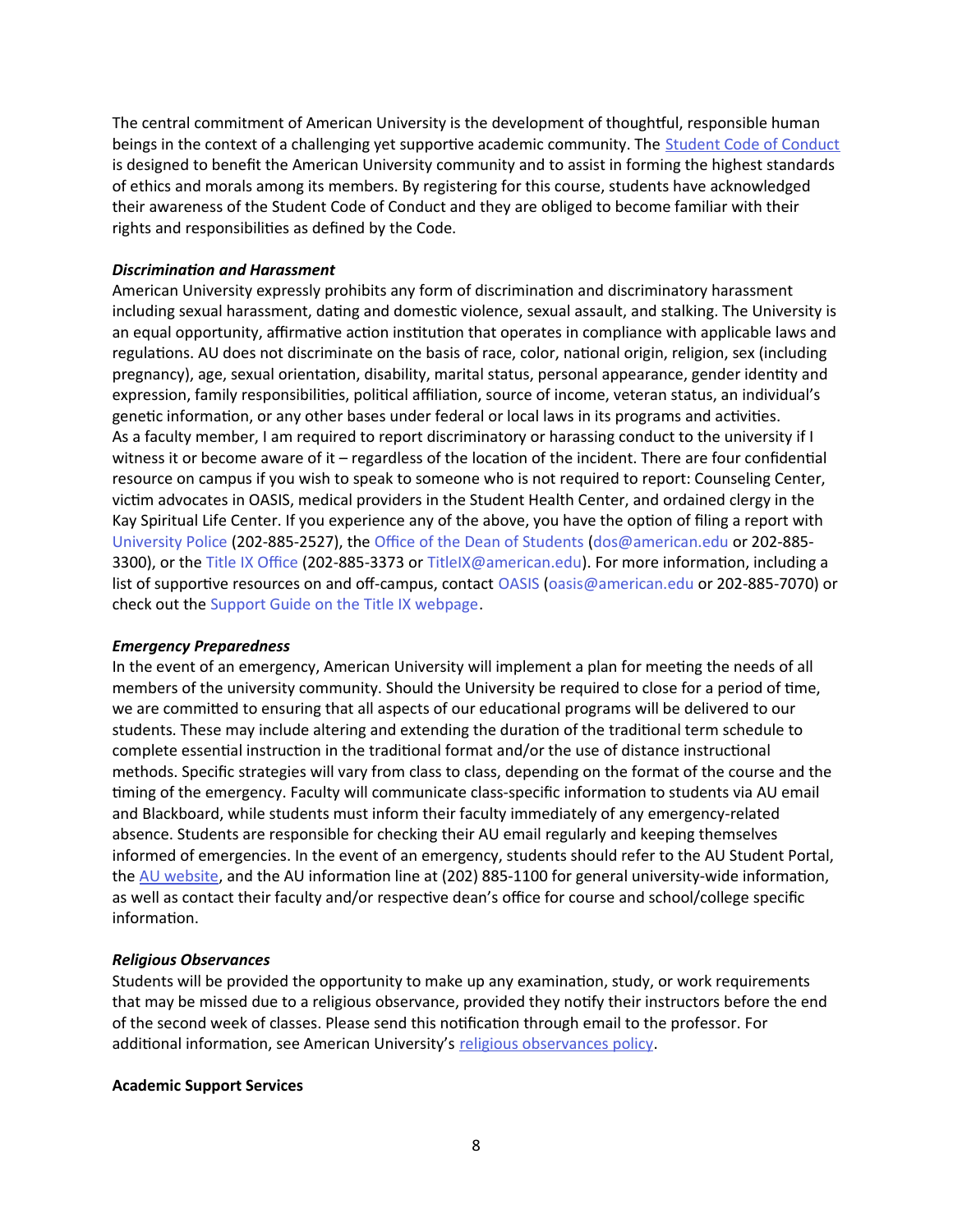[Academic Success Coaching](https://www.american.edu/provost/academic-access/academic-success-coaching.cfm) is a free one-on-one meeting between a student and a professional academic coach to build or enhance time management, organizational, reading, notetaking, test taking and study skills. Students can work with an academic coach to develop an academic action plan, better understand how to break down large assignments, and discuss overcoming procrastination. Coaching services are open to all students. (Location in Clark Hall Rooms 106/113 – Schedule appointments on the [Academic Coaching You Can Book Me](https://auacademiccoaching.youcanbook.me/) – [academiccoaching@american.edu\)](mailto:academiccoaching@american.edu)

[International Student & Scholar Services](https://www.american.edu/ocl/isss/index.cfm) has resources to support academic success and participation in campus life including academic counseling, support for second language learners, response to questions about visas, immigration status and employment and intercultural programs, clubs and other campus resources. (202-885-3350, Butler Pavilion 410).

[Writing Center](https://www.american.edu/provost/academic-access/writing-center.cfm) offers free, individual coaching sessions to all AU students. In your 45-minute session, a student writing consultant can help you address your assignments, understand the conventions of academic writing, and learn how to revise and edit your own work. (Bender Library – 1st Floor Commons – [Schedule tutoring appointments on WC Online](https://american.mywconline.net/) – 202-885-2991)

## **Student Support Services**

## *Center for Diversity and Inclusion (CDI)*

[CDI](http://www.american.edu/ocl/cdi/) is dedicated to enhancing LGBTQ, multicultural, first-generation, and women's experiences on campus and to advancing AU's commitment to respecting and valuing diversity by serving as a resource and liaison to students, staff, and faculty on issues of equity through education, outreach, and advocacy. It is located on the 2nd floor of Mary Graydon Center (202-885-3651, MGC 201 & 202).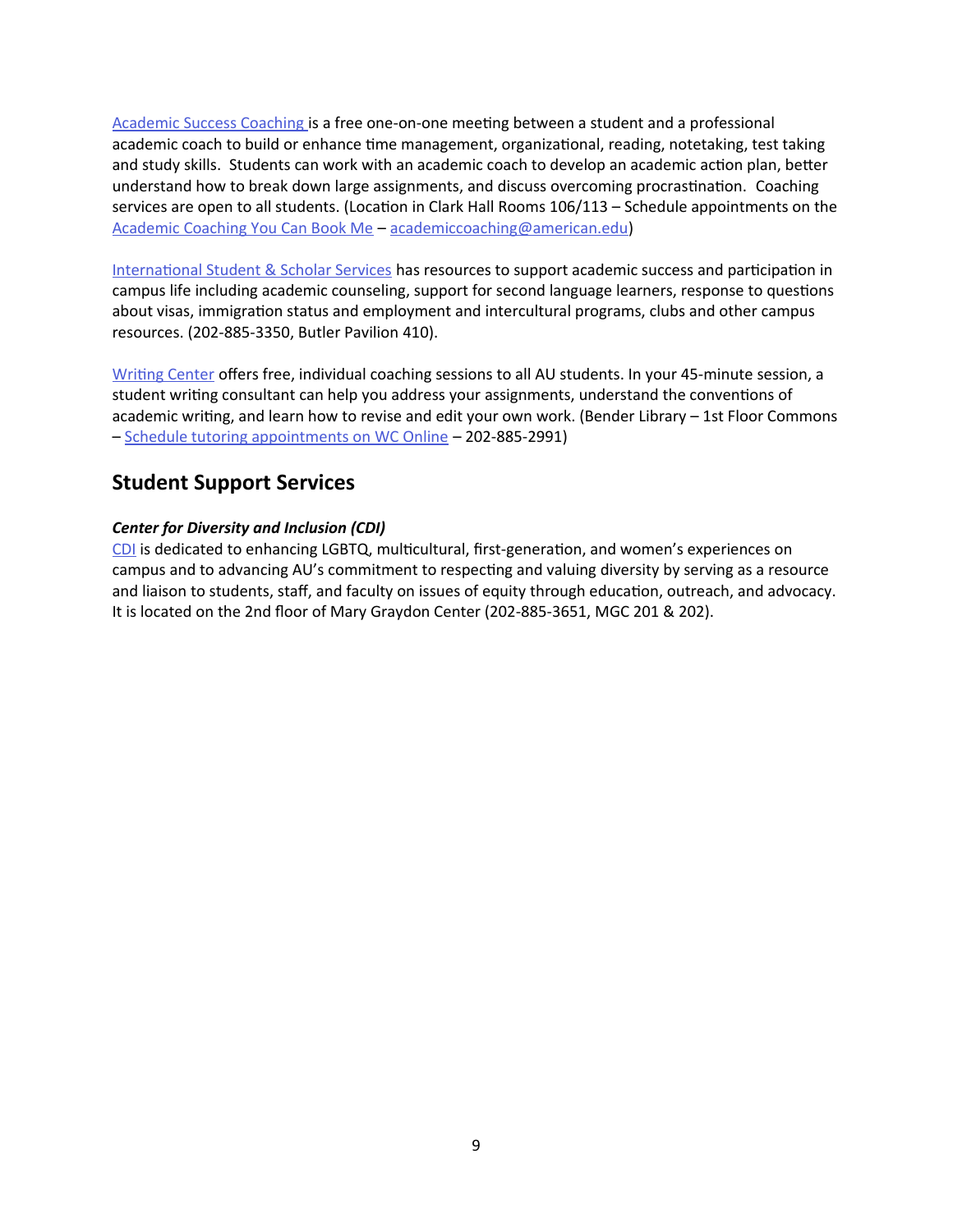#### *Counseling Center*

The Counseling Center offers a variety of psychological services, online resources, and referrals to offcampus mental health care. Please visit the Center's website for more information: [www.american.edu/counseling](http://www.american.edu/counseling).

#### *Dean of Students Office*

The Office of the Dean of Students offers individual meetings to discuss issues that impact the student experience including academic, social, and personal matters. Staff work with students and make referrals to appropriate campus resources for resolution.

Additionally, while academic regulations state that medical absences are to be excused, medical documentation should be submitted to the Office of the Dean of Students ("DOS"). The DOS staff will review the documentation and verify the medical excuse. Faculty have the discretion to approve absences and do not need permission from the Office of the Dean of Students to excuse absences.

#### *Office of Advocacy Services for Interpersonal and Sexual Violence*

As stated in the [American University Discrimination and Sexual Harassment Policy](https://www.american.edu/policies/au-community/upload/disrimination-and-sexual-harassment-policy-09-05-19-final.pdf):

"American University is an equal opportunity, affirmative action institution that operates in compliance with applicable laws and regulations. The University does not discriminate on the basis of race, color, national origin, religion, sex, pregnancy or parenting, age, sexual orientation, disability, marital status, personal appearance, gender identity and expression, family responsibilities, political affiliation, source of income, veteran status, an individual's genetic information or any other bases under applicable federal and local laws and regulations (collectively "Protected Bases") in its programs and activities. The University expressly prohibits any form of discriminatory harassment including sexual harassment, dating and domestic violence, rape, sexual assault, sexual exploitation and stalking."

The above website includes further details, including how to report instances of discrimination and your responsibilities as a member of the campus community in relation to the policy; you are strongly encouraged to familiarize yourself further with this policy.

Class rosters and University data systems are provided to faculty with the student's legal name and legal gender marker. As a student, you are able to change how your name shows up through email and on your AU ID Card. This option is helpful for various student populations, including but not limited to: students who abbreviate their first name; students who use their middle name; international students; and transgender students. As a faculty member, I am committed to using your name and pronouns. We will take time during our first class together to do introductions, at which point you can share with all members of our learning community what name and pronouns you use, as you are comfortable. Additionally, if these change at any point during the semester, please let me know and we can develop a plan to share this information with others in a way that is safe for you. Should you want to update your name, you can do so by looking at the [guidelines and frequently](https://www.american.edu/ocl/cdi/TRG.cfm) asked questions from the Center for Diversity and Inclusion.

#### *Students with Disabilities*

If you wish to receive accommodations for a disability, please notify me with a memo from the Academic Support and Access Center. As accommodations are not retroactive, timely notification at the beginning of the semester, if possible, is strongly recommended. To register with a disability or for questions about disability accommodations, contact the Academic Support and Access Center at 202